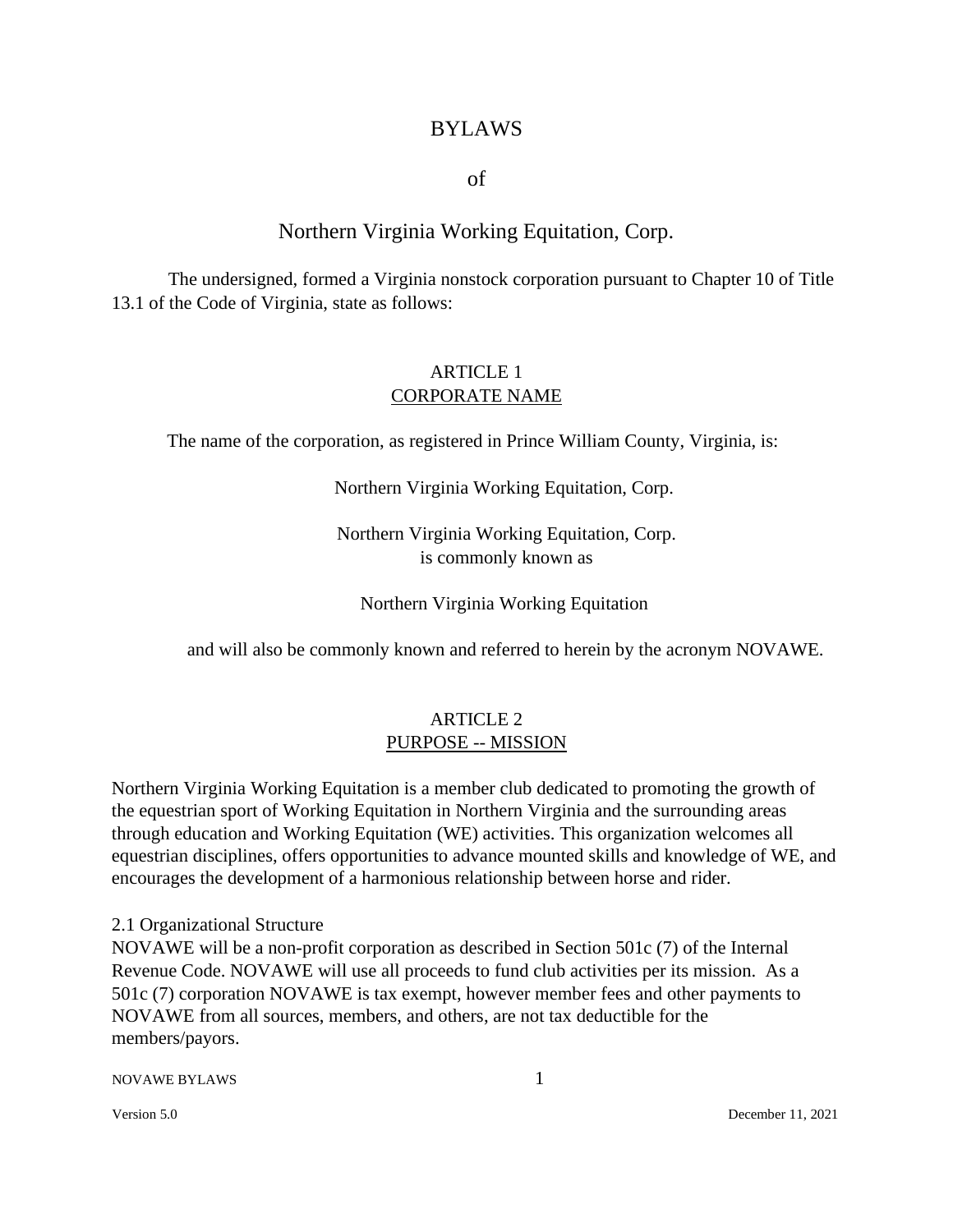# ARTICLE 3 MEMBERS

NOVAWE shall have four classes of members with such designations, qualifications, and rights as set forth in these bylaws

a.) Board Members

b.) Officers

c.) Individual, Family, Youth and Social Members

d.) Business Members

Section 3.1 Eligibility:

Any person(s) without regard to sex, color, age, nationality, religion or location, shall be entitled to Individual /Family Membership in Northern Virginia Working Equitation.

- Annual membership will be for the period December  $1<sup>st</sup>$  November  $30<sup>th</sup>$ .
- NOVAWE will offer a Founding Membership period to launch the organization from August  $1<sup>st</sup>$  2019 - November 30<sup>th</sup>, 2020.

3.1.1 Board Members:

The Board Members have voting rights and will serve two-year terms. The Board Members may be nominated to serve additional terms, each up to two years, by unanimous Board vote. The Board may appoint additional Board Members by unanimous vote.

Board Members are the stewards of NOVAWE and pledge to provide their time and talents to the benefit of the organization and its members, and be transparent and accountable to the membership, per the stated Purpose/Mission (Article 2).

Board Members may vote to amend these bylaws by a majority vote.

Board Members are unpaid positions.

# 3.1.1.1 Officers

NOVAWE Officers are also Board Members and must be unanimously appointed by the Board. Officers will be, at a minimum, a President, a Vice President, and a Secretary. Roles such as Marketing, Membership, and Treasurer, can be assigned to Board Members. If there is no assigned treasurer, one of the three required board members will be assigned those duties. See page 8 Boards and Officers for additional information. Officers will have the responsibility of the day-to-day operations and management of NOVAWE in compliance of these bylaws.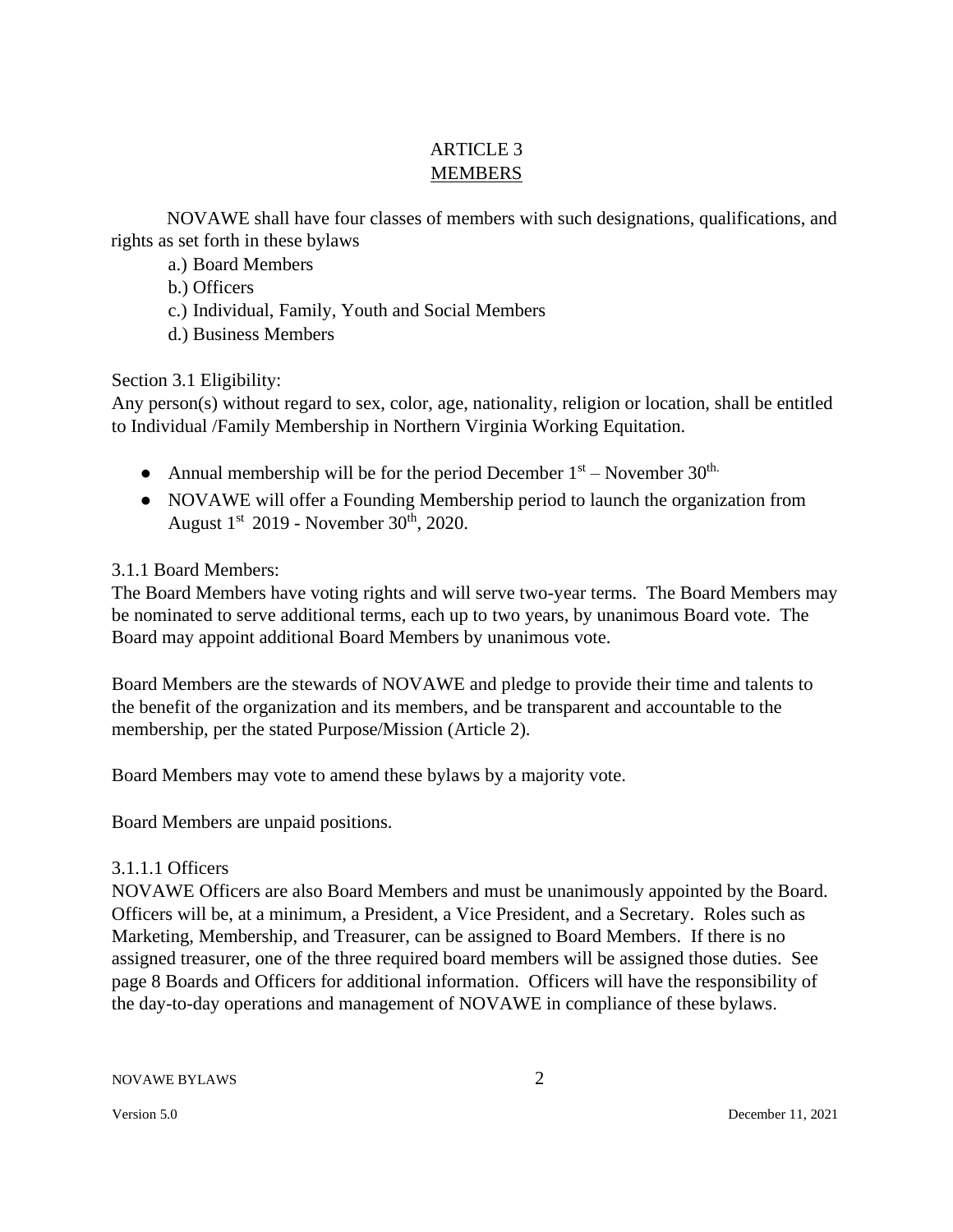The Officers will serve two-year terms (which can be renewed for any term up to two years by majority vote of the Board).

Officers are unpaid positions.

The three initial founding Officers/Board Members of NOVAWE created these bylaws and founded NOVAWE.

### 3.1.2 Individual Members:

Any member of the public that is interested in learning and growing the sport of Working Equitation in Northern Virginia and the surrounding areas may join NOVAWE. Individual Members need not be Virginians and can be from any country. Members desiring to ride in NOVAWE events must do so on a horse they provide as NOVAWE does not supply horses. Members are not required or expected to participate in any competitive or mounted events but will be provided opportunities to learn how to compete in WE events should they want to. Members do not have voting rights, but their opinions and desires will be heard and recognized by the Board and Officers. All members will pay an annual membership fee as set by the Officers.

### 3.1.3 Family Membership:

Family Members have the same privileges as NOVAWE Individual Members. A family membership provides that a family of immediately related persons, up to three, can join for the stated family member price. Minor children must be accompanied by a parent or guardian at all NOVAWE events, etc. Family Members do not have voting rights, but their opinions and desires will be heard and recognized by the Officers.

### 3.1.4 Youth Members:

Youth Members are the ages of 6 to 17 (as of the first day of the membership year) have the same privileges as NOVAWE Individual Members and may show in Youth classes.

3.1.5 Social Members: Social Members are non-riding members. They are afforded all the benefits of Individual members, but as non-riders they do not ride in events or earn scores toward year-end awards. Social Members are eligible to audit NOVAWE events and attend all unmounted functions and are encouraged to support the organization. Social Members may hold Officer/Board positions if appointed and elected by majority vote of the sitting Board.

### 3.1.6 Business Members:

Any business entity, approved by the Membership Officer, can become a Business Member of NOVAWE by filling out the Membership Application and completing the Business Member Section and by paying the annual Business Member fee as set by the NOVAWE Officers. Business Members do not have voting rights, but their opinions and desires will be heard and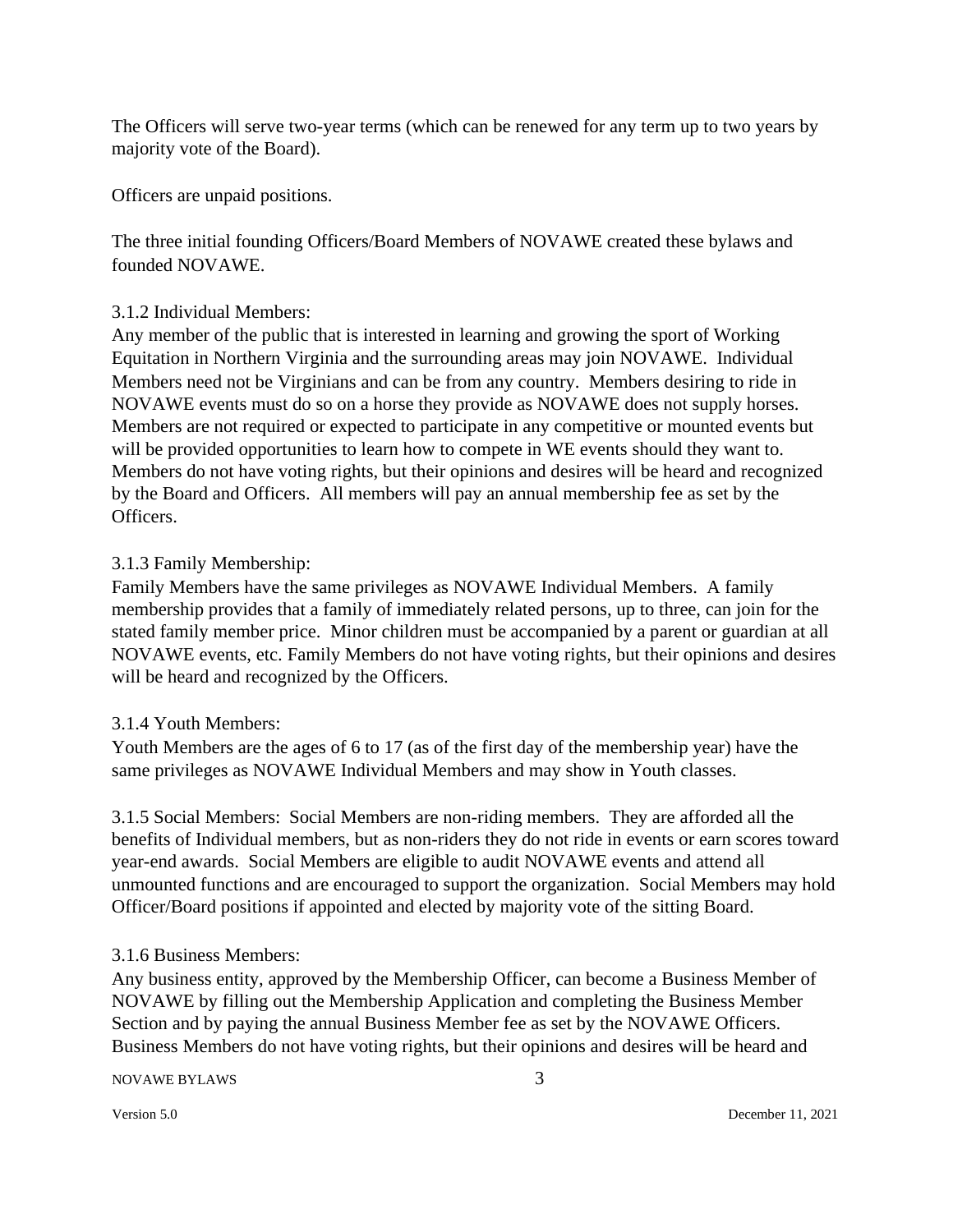recognized by the Officers/Board. In the case of Business Members, the business's President/CEO or Owner will represent, or appoint up two Business Members (officers or employees) to represent the Business in NOVAWE. All rules and Business Member benefits will apply to the Business and the Business's Representatives as appropriate.

Should individuals from the Business want to also participate in NOVAWE mounted events as members, those individuals must also join as Individual Members, and all rules and benefits for Individual Members will apply to those individuals.

### 3.2 Member Agreement

All members shall abide by these Bylaws and amendments. Members may not amend or repeal these Bylaws or adopt new ones. As a member of NOVAWE, no member may take legal action against Northern Virginia Working Equitation, Corp., its Board, its Officers, or any of its members, Individual, Family, Youth, Social or Business, in relation to NOVAWE business or activities.

Any member may be ejected from NOVAWE for disciplinary reasons, including behavior in conflict or disregard of these Bylaws, for breaking any established NOVAWE rules, including horse welfare rules, or for actions that the Board or Officers deem put horse or human at risk of danger. Members may also be ejected from NOVAWE for failure to pay their dues and other fees.

### Section 3.2.1 Membership Dues:

The NOVAWE Officers will, on a yearly basis, establish the amount to be paid as membership dues.

# Section 3.3 Privileges of Membership

Members in good standing are entitled to participate in all activities of NOVAWE and may volunteer to be appointed by the Officers to serve on NOVAWE committees, to help promote WE, and/or to provide educational and event opportunities to the membership and greater equestrian community.

A member of any membership class shall be considered a member in good standing if the member's dues are paid in full for the current year and the member has not been suspended or expelled from the organization.

NOVAWE member benefits will be enhanced as the organization grows and matures. See Member Benefits as listed on the Membership Application.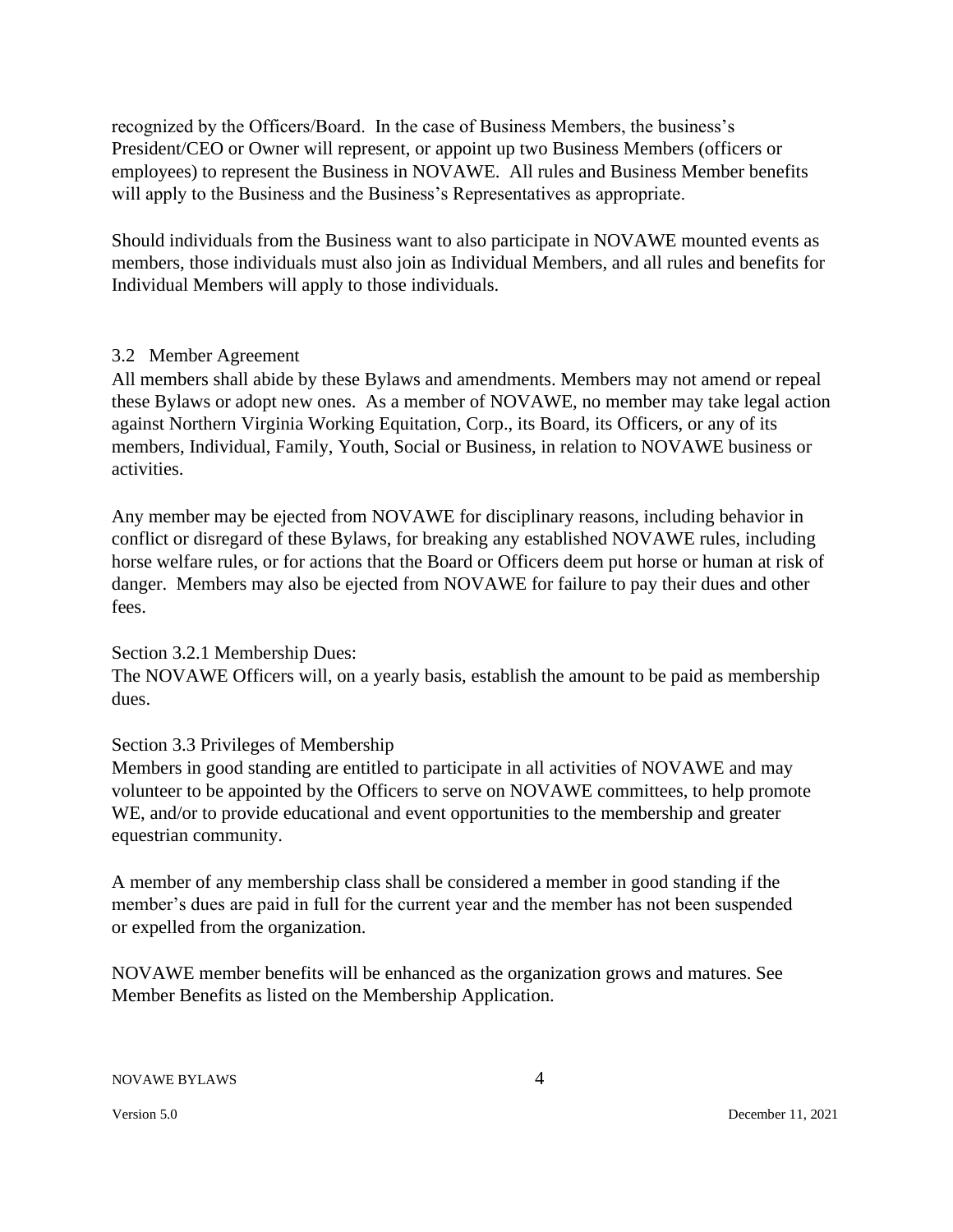In addition to the member benefits listed on the NOVAWE Membership Application, benefits include:

- Northern Virginia Working Equitation, at its establishment, became a Group Member (GM) of the Confederation for Working Equitation (Confederation). Therefore, 2019 and 2020 NOVAWE members were entitled to the benefits afforded by the GM as outlined on the Confederation's website https://www.confederationwe.us/.
- For the 2021 Membership year, The Confederation for Working Equitation and WE United, the two primary national governing bodies for the sport of Working Equitation, merged to form a combined organization, USA Working Equitation (USAWE). NOVAWE became an "Affiliate Organization" (AO) of USAWE. www.usawe.org
- For the 2022 Membership year and years following, NOVAWE will be an Affiliate Organization of USAWE upon unanimous agreement of the Board.

Section 3.4 Membership Applications

- Annual membership will be for the period December  $1<sup>st</sup>$  November  $30<sup>th</sup>$ .
- NOVAWE offered a Founding Membership period to launch the organization and Founding Members benefited an extended first year membership from August 1, 2019, through November 30, 2020 (16 months).

All members will be required to complete the NOVAWE Membership Application and pay the stated dues. Dues will not be prorated, but members are welcome to join anytime during the year.

Annually, members will be requested to renew their Membership Application and pay that year's dues.

Section 3.5 Safety

Safety and welfare of horse and rider is a strong concern of NOVAWE. Riders must use footwear appropriate for showing in the tradition in which they are dressed. Heeled boots are the norm, although use of a different type of footwear that may be mandated by a specific tradition is acceptable.

NOVAWE requires all members to wear a helmet approved for equestrian sports by ASTM (SEI) in NOVAWE managed clinics, shows and events. (For events sanctioned by NOVAWE but not managed by NOVAWE, such as other organizations' events and shows, NOVAWE members are required to abide by the rules of those shows/events—although it is recommended that ASTM helmets be worn whenever mounted.)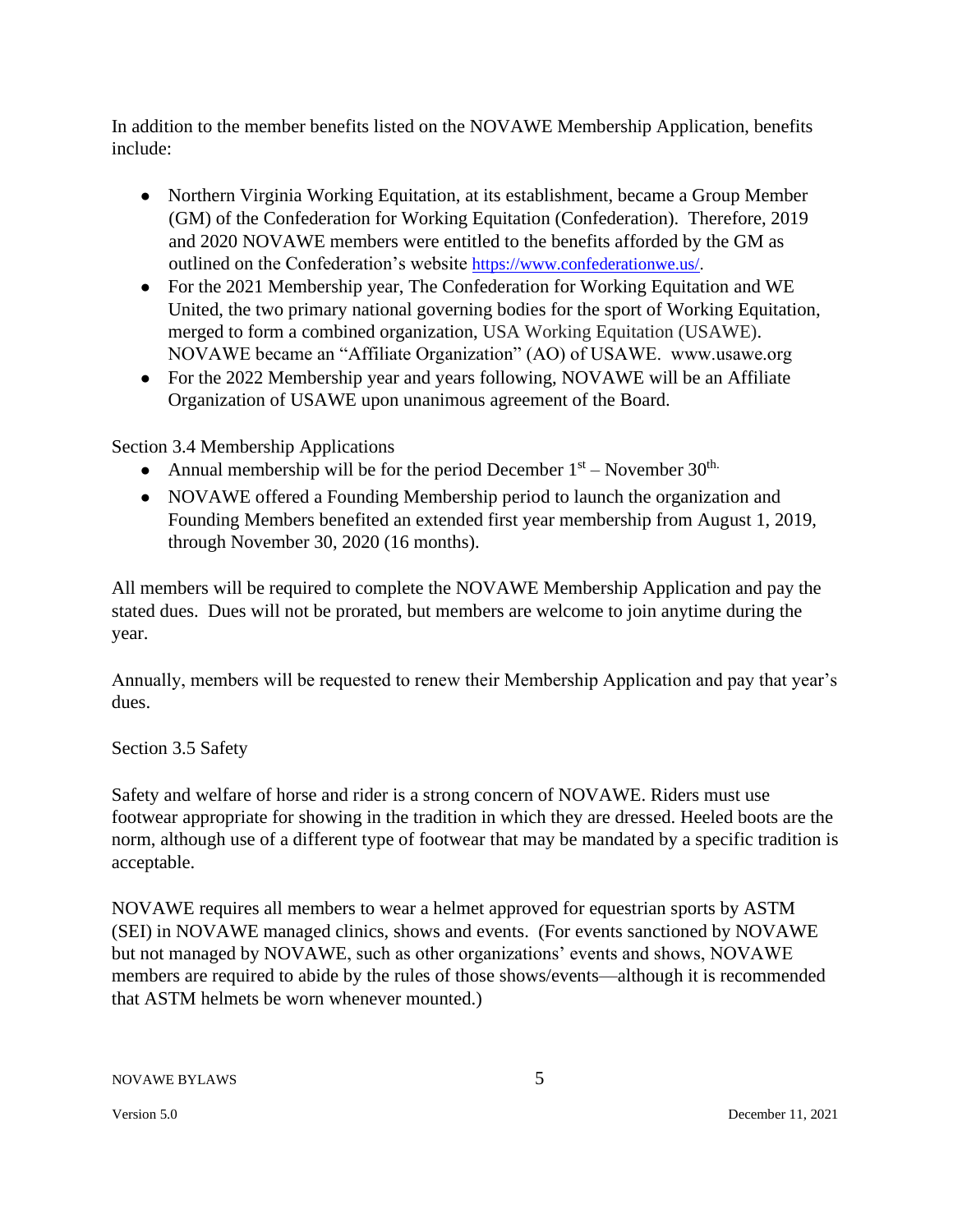In all NOVAWE events, the NOVAWE President, the Technical Delegate of the event, the Judge, or the instructor shall have the ultimate authority to excuse any member or participant. The decision to excuse the member or participant shall be based on the skills possessed by the horse and rider as a unit at that time. The decision shall be conclusive for that event.

NOVAWE is dedicated to the welfare of horses and ponies. No member of NOVAWE shall engage in, or permit others to engage in on their behalf, any riding, training, or management practices deemed harmful to horses and ponies.

### Section 3.6 Hold Harmless

All Members, through their NOVAWE Application, agree to participate and to Hold Harmless the Board Members, the Officers, any clinicians or instructor(s) or other members of NOVAWE for any adverse outcomes that occur during their participation in any NOVAWE activity, included mounted activities and activities that include horses in any capacity. Members also agree to Hold Harmless the facilities and grounds, and those facilities and grounds' business and property owners, made available to the NOVAWE, for any injuries they or their animals may sustain. Also, members will agree to sign additional release forms required by any facilities and/or clinicians and trainers that provide activities and events to NOVAWE.

### ARTICLE 4 REGISTERED AGENT AND OFFICE

The name of the corporation's initial registered agent is Elizabeth ("Biddie") Lowry who is a resident of Virginia and an initial Founding Board Member. NOVAWE's Registered Agent may transfer to a different Board Member by unanimous agreement of the Board. The Registered Agent and the Registered Office, is also reflected in Appendix A, as will be all subsequent Registered Agents and Registered Offices, and the applicable timeframe.

The address of the corporation's initial registered office, which is identical to the business office of the initial registered agent, Elizabeth ("Biddie") Lowry, is 13550 Heathcote Blvd. Apt 448, Gainesville, VA 20155, changed to 15140 Heather Mill Ln #304, Haymarket, VA 20169 in August 2020. The initial registered office is in the County Prince William, Virginia.

# ARTICLE 5 BOARD and OFFICERS

Section 5.1 Board Members: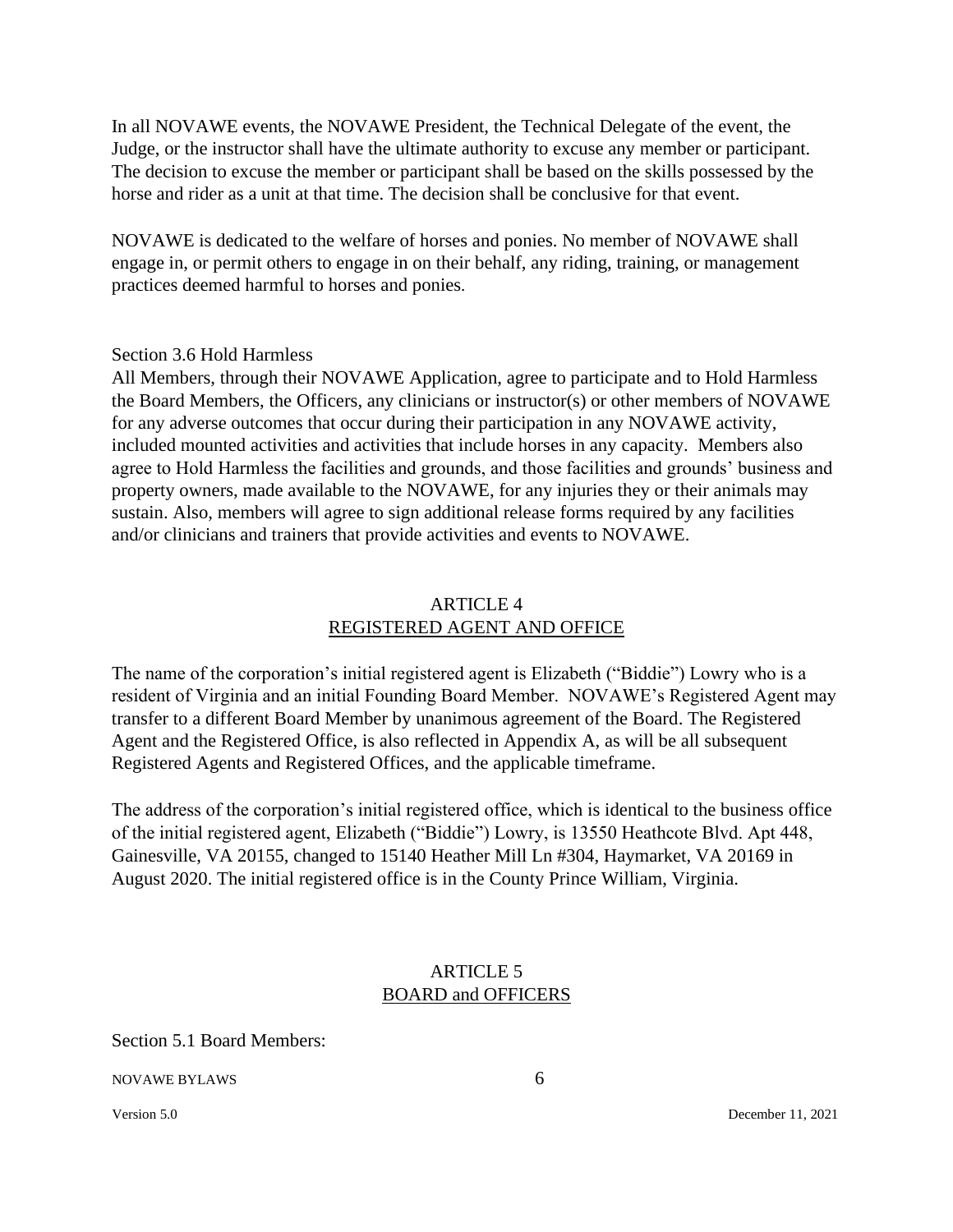The names and addresses of the Founding Board Members/Officers are listed below. The Founding Board also served as the initial Officers of NOVAWE as indicated above. Board members have voting rights.

Current Board Members are listed in the Appendix A. As Officers and Board Members cycle out of active duty, their information will be maintained in the Appendix B.

Founding Board Members/ Officers:

Elizabeth ("Biddie") Lowry, President 15140 Heather Mill Ln #304 Haymarket, VA 20169 Started: 8/1/2019

Diane Hutchinson, First Vice President / Marketing /Treasurer 113 Field Court, NE Leesburg, VA 20176 Started: 8/1/2019

Laura Guillaudeu, Second Vice President/Membership 37745 Grovers Mill Lane Hillsboro, VA 20132-3664 Started: 8/1/2019

All decisions of the board will be communicated and official business decisions that require NOVAWE fund expenditures, in excess of \$40, will be approved by majority Board vote. The Board must consist of a minimum of three Board members. Additional Board members may be added, by unanimous vote of the Board. When possible, the Board will have an odd number of Board members. In the case of a tie vote, the President may make the decision and/or a majority of the board may request the membership to make a decision.

NOVAWE Members and/or Committee Members may be invited by the Board, by unanimous Board agreement, to attend a Board meeting(s), but do not have voting rights.

The NOVAWE board may invite non-members to serve as Consultants to the Board, but these consultants will not have voting rights.

Board members and Officers may opt to resign and will work with the remaining Board members to nominate a suitable replacement, who must be a NOVAWE member in good standing and approved by a majority vote of the Board.

Section 5.2 Officer Responsibilities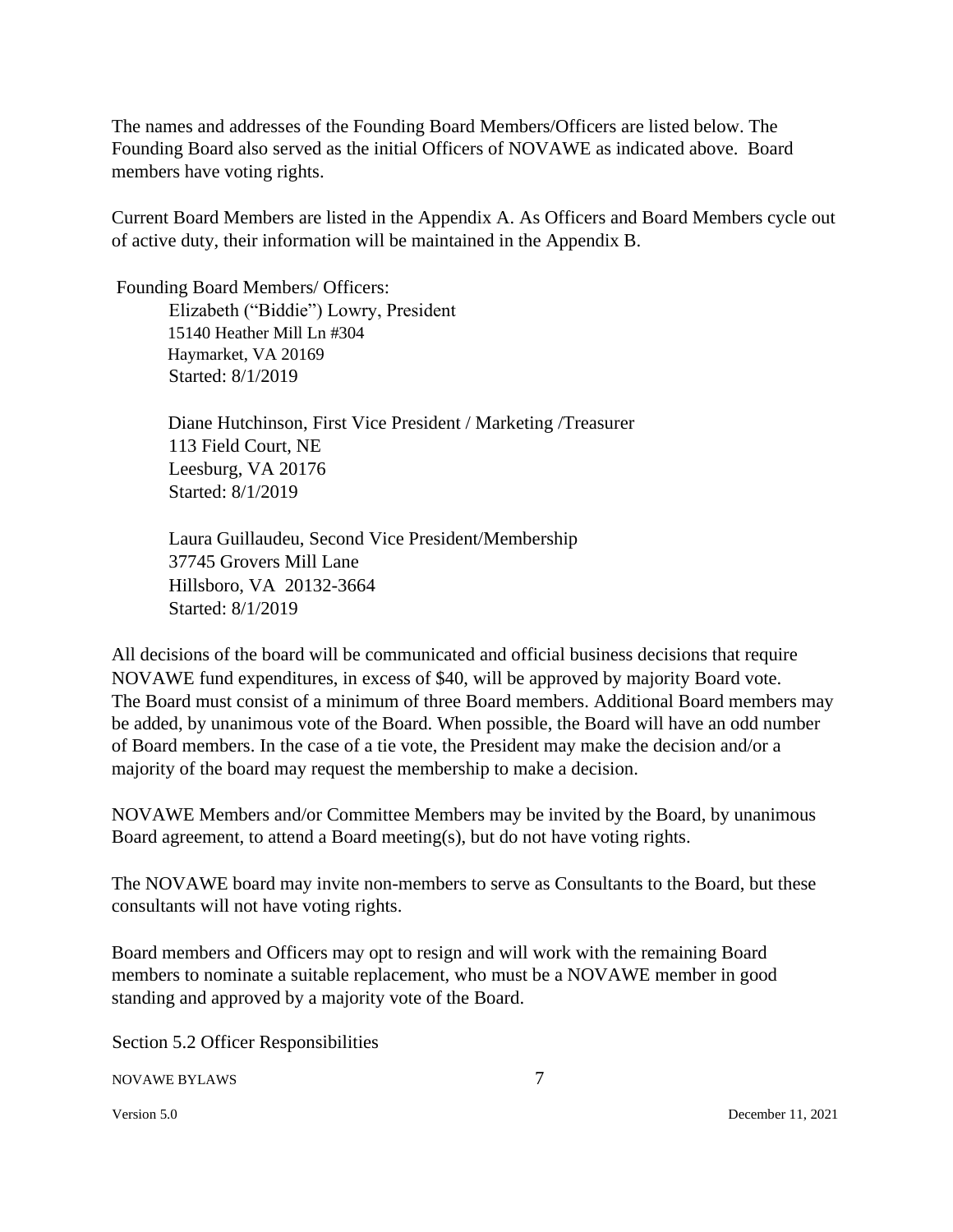The President of the club shall oversee all club meetings, activities, and the club treasury. The President will ensure compliance of the club's policies and bylaws. The President will be the Public Relations (PR) contact for other clubs and other interested parties but may delegate PR activities to other officers. At the President's discretion, responsibility for execution of fiscal matters can be delegated to the Treasurer or to a bookkeeper. The President may, in his or her discretion, delegate to a Board Member the responsibility for correspondence for NOVAWE matters and may delegate to a Board Member the responsibility for Marketing matters and Public Relations.

The President may appoint him/herself or any officer as Secretary. The Secretary shall keep a true record of all board meeting minutes and shall issue, maintain and track Certificates of Insurance (COI) and contracts with clinicians, judges and other vendors and generally help with operations and communications.

The Vice President shall assume the duties of the President at any time that the President is not available to perform those duties.

The Board may appoint a Treasurer, who may be a Board Member or just a NOVAWE member in good standing at the Board's discretion.

The Treasurer shall have general charge of NOVAWE funds. The Treasurer shall keep a full and accurate record of all receipts and payments pertaining to the Club. He or she shall report the same at each board meeting and any member meetings, or upon written request, make these records available to any member of the club.

# ARTICLE 6 MEETINGS

NOVAWE Membership Meetings will be held from time to time to solicit and collect member input, communicate plans, and gain support and volunteer assistance in the general running of NOVAWE. The Meeting dates, time and location will be announced to the current members and to potential new members via the club's Facebook page, via email to its mailing list, and on its website. The NOVAWE Officers may also offer meetings virtually or via conference calls.

NOVAWE Board Meetings will be held, a minimum of quarterly. The NOVAWE Board may conduct these meetings virtually or via conference calls and may invite members and/or Consultants from other organizations to participate. Formal Meeting Minutes will be recorded and will include a Treasury Report. NOVAWE is a transparent organization, and Minutes and Treasury Reports will be saved on the NOVAWE Google Drive site or Dropbox and made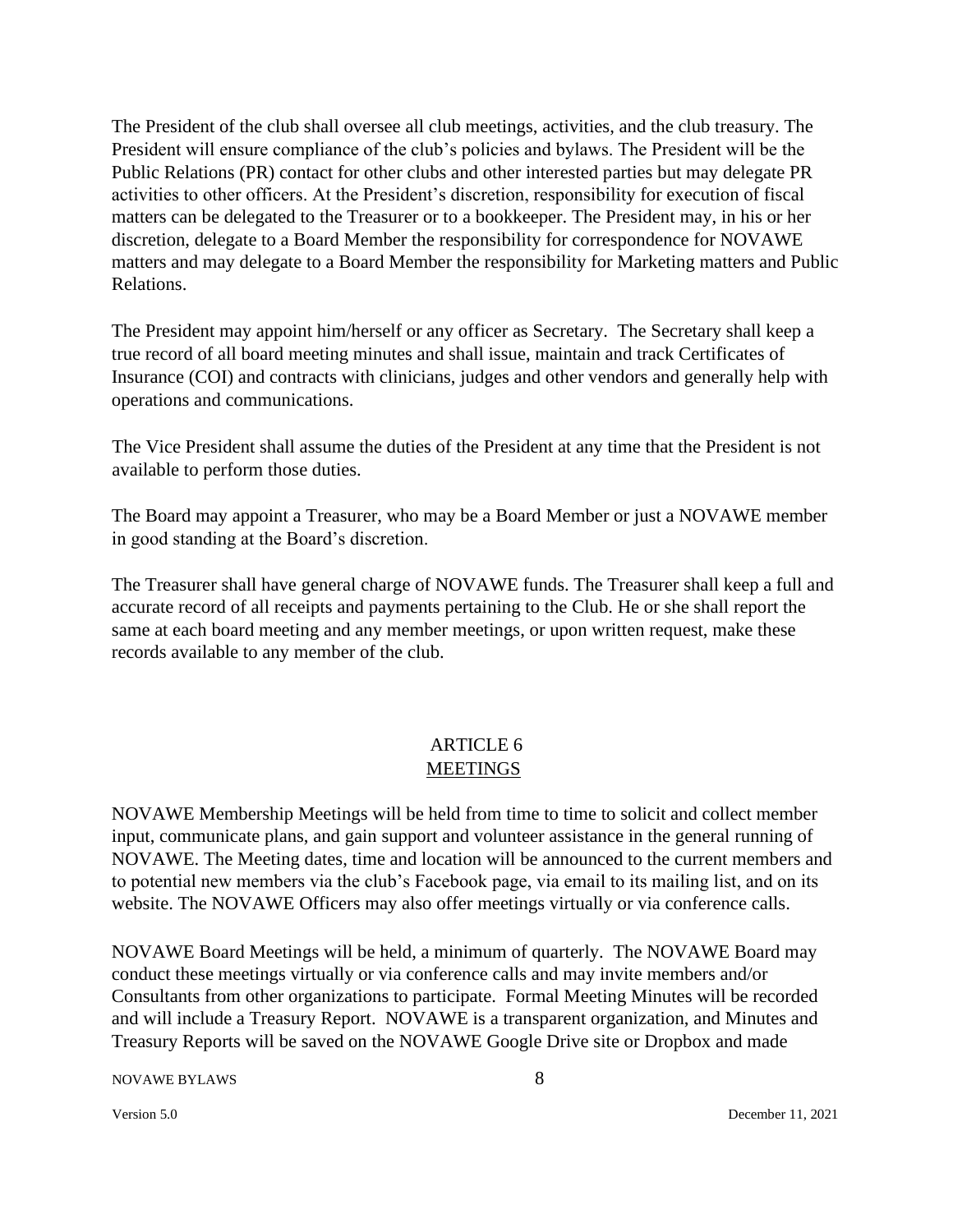available (initially by request) on the NOVAWE Website. As the NOVAWE Website (www.NOVAWE.org) is a public website, any financial reporting information will be posted on the Members Only portion of the website, and available to members by request.

NOVAWE Officers will attend Board Meetings as requested and may meet with members and committees at any time to efficiently manage the organization. Notes from Board Meetings will be taken and maintained on the NOVAWE Dropbox site and Website.

# ARTICLE 7 NOVAWE ACTIVITIES

Only members of the NOVAWE may participate in mounted NOVAWE activities, with the exception for participants in events organized for and advertised to the general public by NOVAWE.

Members who participate in activities sponsored by NOVAWE are doing so with the understanding that it is the Members' responsibility to ride and participate at the proper level of instruction based on their own personal skill and knowledge. Any member who decides to participate in an activity will not hold NOVAWE, NOVAWE Board Members or Officers, the instructor(s) or other NOVAWE members responsible for any adverse consequences.

Members (and non-members) will be required to provide copies of valid, negative Coggins tests to all NOVAWE events before being allowed to participate in any NOVAWE sponsored riding event. In addition, members are required to comply with any health certification required by the State Veterinary Department in which events are held. Furthermore, members are required to comply with any health certification that may be requested by any facility in which any NOVAWE riding event is held.

# ARTICLE 8 NOVAWE PERFORMANCE RECOGNITION

NOVAWE, in fulfilling its mission to grow the sport of Working Equitation in Northern Virginia and surrounding areas, will provide advice and counsel to NOVAWE members and other organizations, conduct promotional events, join other organizations, and/or provide monetary and/or prize sponsorships to Working Equitation classes and events. NOVAWE may conduct, for fees, clinics, shows, and related Working Equitation events.

NOVAWE will also recognize, at a minimum annually, member volunteers and committees for their efforts to fulfill NOVAWE's mission.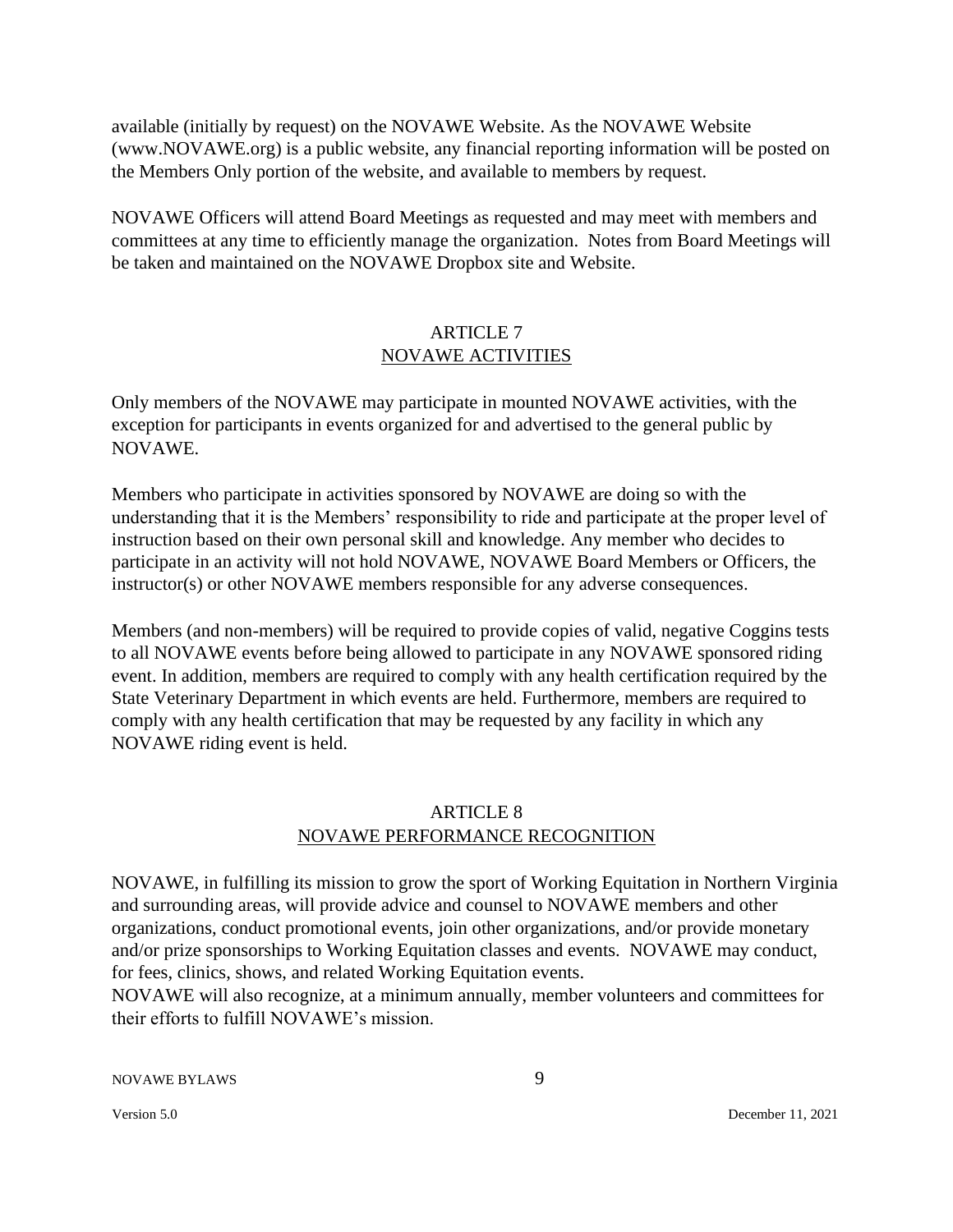### ARTICLE 9 LIMITATIONS AND RESTRICTIONS

In support of NOVAWE's Mission, the NOVAWE Officers may hire professionals to execute WE events at market rates. These professionals may include clinicians (trainers), show staff, such as show manager, show secretary, announcer, judge, etc. NOVAWE may also pay facility rental fees for events. The Officers will endeavor to utilize volunteers wherever possible and may serve as paid positions as defined herein. NOVAWE will undertake events that produce revenue for the club, including fundraising events, in support of its mission.

### ARTICLE 10 DISSOLUTION

In the event of the dissolution of the NOVAWE or other termination of its activities, all its assets, after settlement of debts, shall be distributed to the Equine Rescue League (ERL) of Leesburg Virginia (PO Box 4366, Leesburg, VA 20177). The ERL meets the IRS guidelines for disposition of assets as specified in IRS Code section 501(c). The above reference to section 501(c) shall be interpreted to refer to the corresponding section of any Internal Revenue Code or other Revenue Law hereafter in effect.

# NOVAWE Appendix A CURRENT BOARD OF DIRECTOR / OFFICER ROSTER

Registered Agent Elizabeth "Biddie" Lowry (8/1/2019- Current)

Registered Office: (8/1/2020 – Current) 15140 Heather Mill Ln #304 Haymarket, VA 20169

# Officers and Board Members

Approve the Bylaws above as agreed to by listing their position below as "Current".

Elizabeth "Biddie" Lowry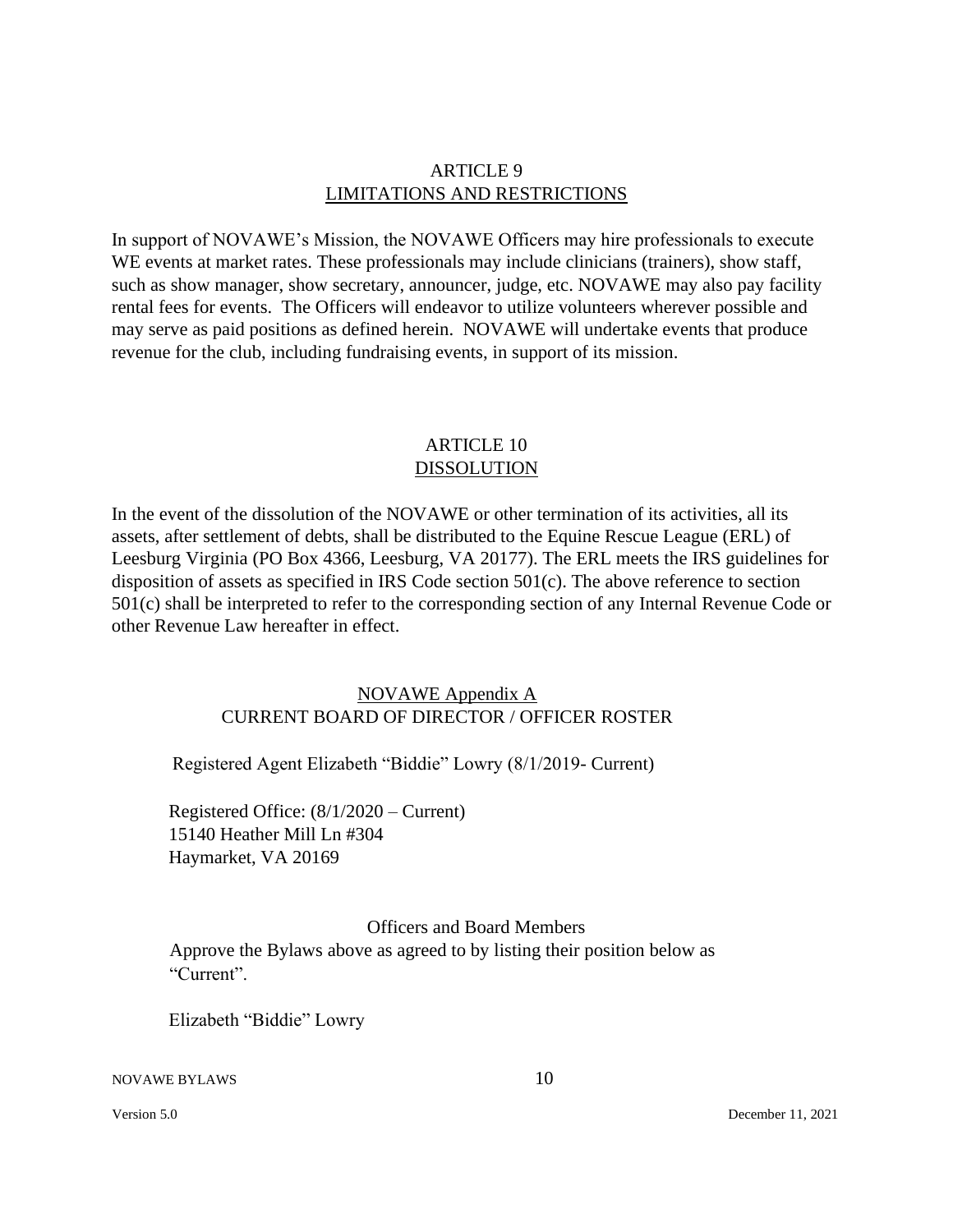15140 Heather Mill Ln #304 Haymarket, VA 20169 novawe.blowry@gmail.com Founding Board Member – (8/1/2019 - Current) President / Officer (8/1/2019 - Current) Treasurer (12/1/21 - Current)

Laura Guillaudeu 37745 Grovers Mill Lane Hillsboro, VA 20132-3664 novawe.lguillaudeu@gmail.com Founding Board Member (8/1/2019 –Current) Vice President / Membership / Officer (8/1/2019 - 12/30/2021) Vice President / Officer (1/1/2022 - Current)

Nancy Wilochka 22079 Springfield Dr Lorton VA 22079 Board Member / Secretary / Officer novawe.nwilochka@gmail.com  $(12/10/2020 -$ Current)

Sarah Drew 7570 Aspenpark Rd Norton, VA 20180 Board Member novawe.sdrew@gmail.com (October 26, 2021 – Current)

Stephanie Jennings P.O. Box 404 Round Hill, VA 20142 Board Member novawe.sjennings@gmail.com (October 26, 2021 – Current)